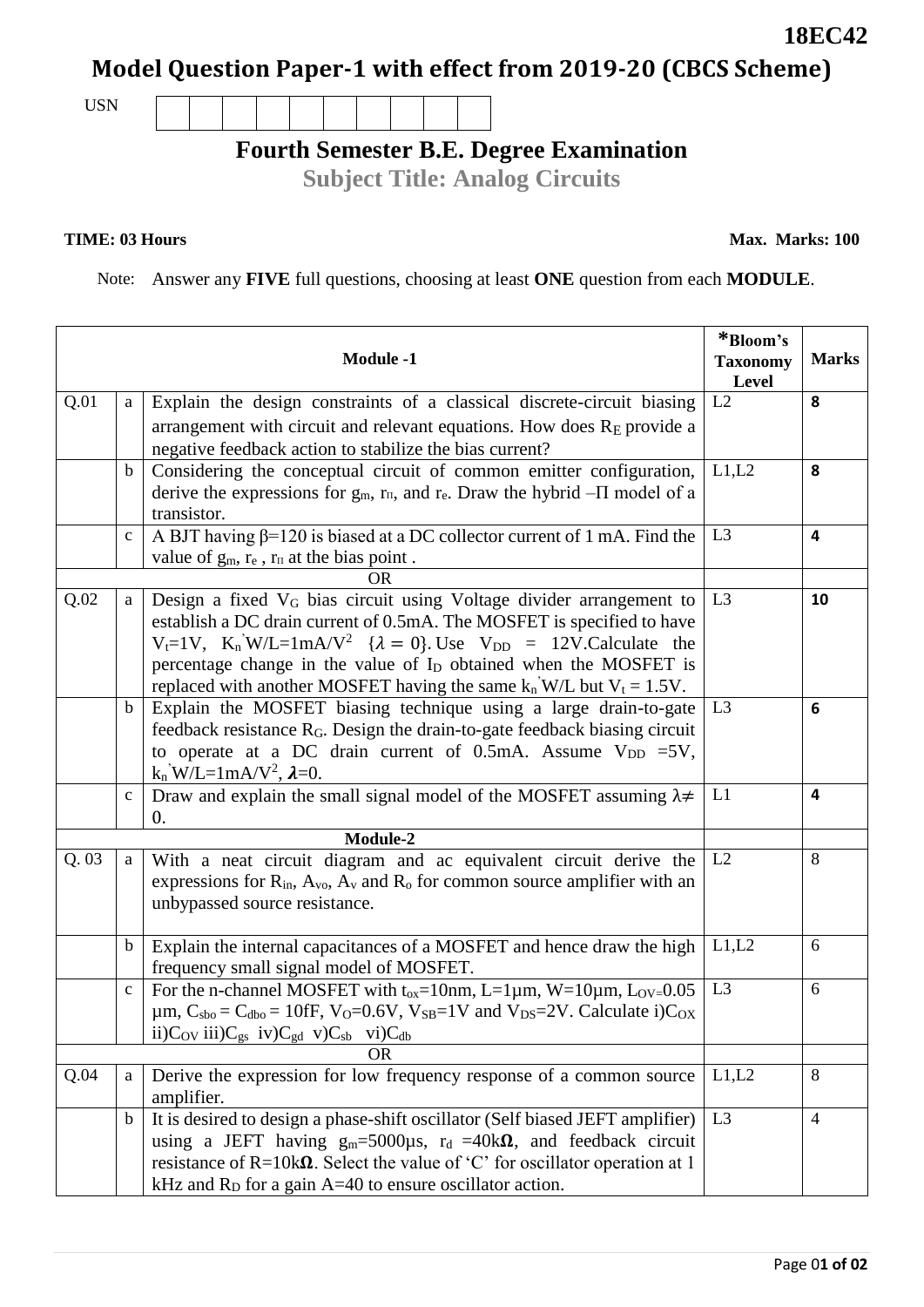## **18EC42**

|       | $\mathbf c$  | With a neat diagram explain working of a crystal oscillator. Explain series                                                                             | L <sub>3</sub> | 8              |
|-------|--------------|---------------------------------------------------------------------------------------------------------------------------------------------------------|----------------|----------------|
|       |              | and parallel resonance action with equivalent circuits and relevant<br>expressions. A crystal has L=0.334H, C=0.065pF, $C_M$ =1pF and R=5.5k $\Omega$ . |                |                |
|       |              | Calculate its series and parallel resonant frequency.                                                                                                   |                |                |
|       |              | Module-3                                                                                                                                                |                |                |
| Q.05  | a            | With a neat block diagram explain the working of a negative feedback                                                                                    | L1,L2          | 8              |
|       |              | amplifier. How is the overall gain affected in these amplifiers?                                                                                        |                |                |
|       | $\mathbf b$  | Determine the voltage gain, input and output impedance with feedback                                                                                    | L <sub>3</sub> | 8              |
|       |              | for a voltage series feedback amplifier having $A = -100$ , $R_i = 10k \Omega$ ,                                                                        |                |                |
|       |              | R <sub>o</sub> =20k $\Omega$ for a feedback of i) $\beta$ =1 and ii) $\beta$ = -0.5                                                                     |                |                |
|       | $\mathbf{C}$ | Draw the four basic negative-feedback topologies.                                                                                                       | L1             | $\overline{4}$ |
|       |              | OR                                                                                                                                                      |                |                |
| Q.06  | a            | Define power amplifiers and list the types of power amplifiers based on<br>the location of Q point, conduction angle, efficiency and applications.      | L1,L2          | 8              |
|       | $\mathbf b$  | Prove that the maximum conversion efficiency of a transformer coupled                                                                                   | L2             | 6              |
|       |              | Class A amplifier is 50%.                                                                                                                               |                |                |
|       | $\mathbf{C}$ | Calculate the efficiency of a transformer coupled Class B amplifier for a                                                                               | L <sub>3</sub> | 2              |
|       |              | supply of 12V and peak output voltage of 6V.                                                                                                            |                |                |
|       | d            | Explain in brief the working of a Class C power amplifier.                                                                                              |                | $\overline{4}$ |
|       |              | Module-4                                                                                                                                                |                |                |
| Q. 07 | a            | How does negative feedback affect the performances of an inverting                                                                                      | L2             | 8              |
|       |              | amplifier using opamp? Derive the relevant expressions for Gain, input                                                                                  |                |                |
|       |              | resistance and output resistance.                                                                                                                       |                |                |
|       | $\mathbf b$  | The opamp 714C is connected as an inverting amplifier with $R_1=1k\Omega$ and                                                                           | L <sub>3</sub> | 6              |
|       |              | $R_F=4.7k\Omega$ . Compute the closed loop parameters: $A_F$ , $R_{IF}$ , $R_{OF}$ , $f_F$ . Given                                                      |                |                |
|       |              | A=400000, R <sub>i</sub> =33M $\Omega$ and R <sub>0</sub> =60 $\Omega$ ; supply voltages are $\pm$ 13V; Max                                             |                |                |
|       |              | output voltage swing $= \pm 13V$ , Unity gain bandwidth = 0.6MHz.                                                                                       |                |                |
|       |              |                                                                                                                                                         |                |                |
|       | $\mathbf{C}$ | With a neat circuit diagram explain the opamp based inverting scaling                                                                                   | L1,L2          | 6              |
|       |              | amplifier and averaging circuit with relevant expressions for the output.                                                                               |                |                |
|       |              | <b>OR</b>                                                                                                                                               |                |                |
| Q.08  | a            | What is an instrumentation amplifier? What are its applications? With a                                                                                 | L1,L2          | 10             |
|       |              | neat circuit diagram explain an instrumentation amplifier using a                                                                                       |                |                |
|       |              | transducer bridge.                                                                                                                                      |                |                |
|       | $\mathbf b$  | Draw the circuit and waveforms for an inverting Schmitt Trigger using                                                                                   | L1             | $\overline{4}$ |
|       |              | opamp, with relevant expressions.                                                                                                                       |                |                |
|       | $\mathbf c$  | For an inverting Schmitt Trigger circuit $R_1 = 15K\Omega$ ; $R_2 = 1K\Omega$ and $V_{in}$                                                              | L <sub>3</sub> | 6              |
|       |              |                                                                                                                                                         |                |                |
|       |              | $10V_{p-pp}$ sine wave. The saturation voltages are $\pm$ 14V and V <sub>ref</sub> = 2 V.                                                               |                |                |
|       |              | i) Determine the threshold voltages $V_{ut}$ and $V_{lt}$ .                                                                                             |                |                |
|       |              | ii) Find the value of Hysteresis voltage $V_{\text{hy}}$ .                                                                                              |                |                |
|       |              | Module-5                                                                                                                                                |                |                |
| Q.09  | a            | Explain the working of a Successive Approximation type of ADC.                                                                                          | L2             | 8              |
|       | $\mathbf b$  | Explain with a neat circuit diagram, the working of a small signal half                                                                                 | L2             | $\overline{4}$ |
|       |              | wave precision rectifier using an Opamp.                                                                                                                |                |                |
|       | $\mathbf{C}$ | What is R-2R network type DAC? Explain with relevant expressions.                                                                                       | L1,L2          | 8              |
|       |              | <b>OR</b>                                                                                                                                               |                |                |
| Q.10  | a            | Explain the working of a second order high pass Butterworth filter with a                                                                               | L1,L2          | 6              |
|       |              | neat circuit diagram and frequency response. Write the relevant design                                                                                  |                |                |
|       |              | equations.                                                                                                                                              |                |                |
|       | $\mathbf b$  | Explain the operation of 555 timer as a Monostable multivibrator with                                                                                   | L1,L2          | 8              |
|       |              | relevant expressions.                                                                                                                                   |                |                |